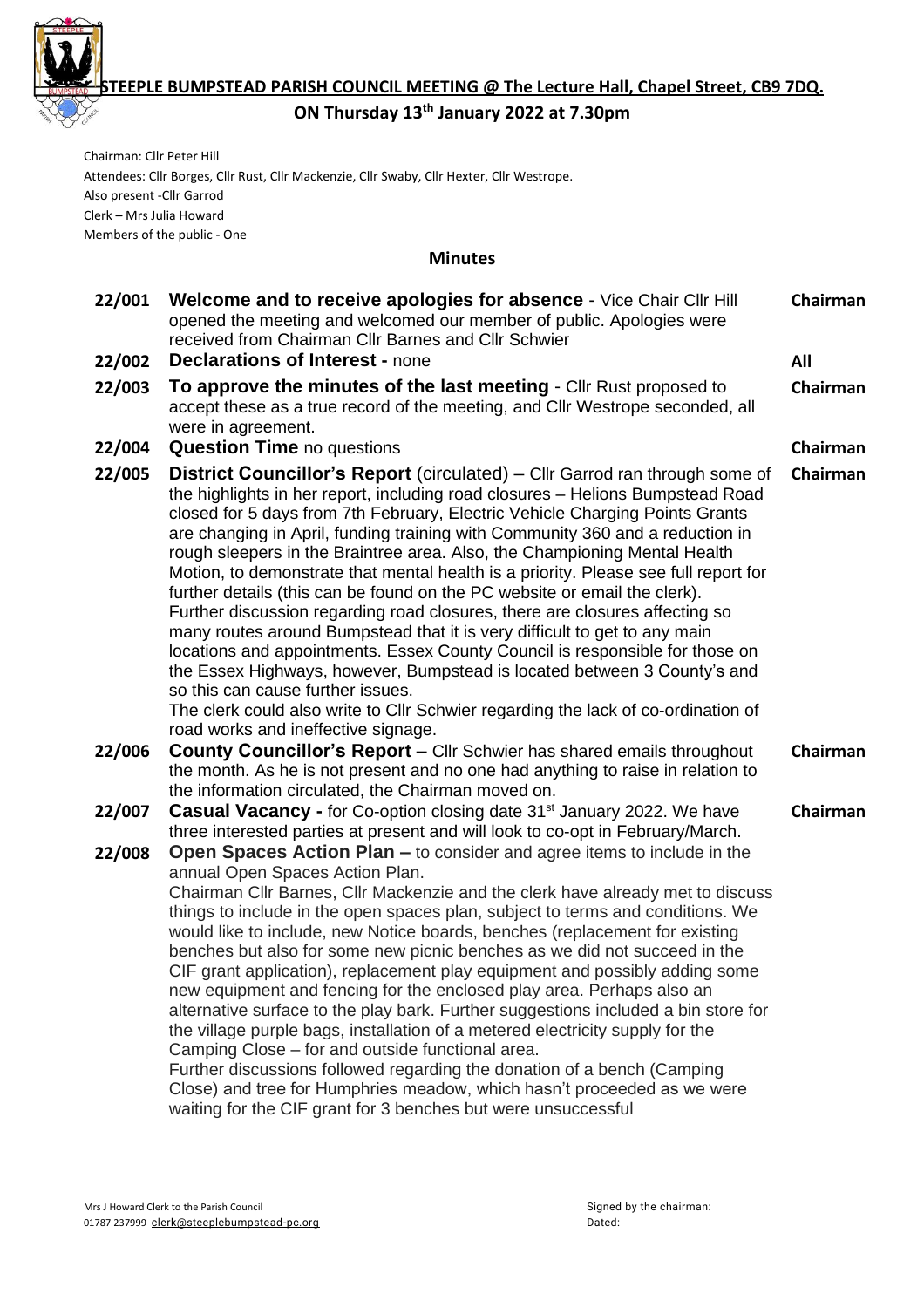

# **22/009 Queens Platinum Jubilee 2 nd – 5 th June 2022**

to seek approval from the Parish Council on a few items including proposal to close Church Street on Thursday 2<sup>nd</sup> June 2022 from 15:00 to 22:00.

Cllr Mackenzie ran through the draft plan, starting on Thursday 2<sup>nd</sup> June with a parade of Vintage Cars. Plans include Morris dancers, Scouts leading a parade to the beacon at Freezes farm where the beacon will be lit.

Currently 7 parishioners are involved in developing these plans, 3 others have expressed an interest in getting involved.

Friday 3<sup>rd</sup> June, the Congregational Church wish to hold a tea afternoon. This will be the only event on the Friday

Saturday 4<sup>th</sup> June, A village scarecrow trail, with competition winners to be announced on Sunday (the scarecrow competition will commence in May, with displays around the village). People will be able to follow the trail around the village and see the scarecrows having tea with their owners and have a chat to them.

Sunday 5<sup>th</sup> June – the main event, lots of games like tug of war, egg and spoon race etc, stalls, a bar run by the Fox pub and family picnics on the camping close.

Other suggestions include arranging to drop of a picnic or piece of cake to the people who are isolated / housebound? Perhaps volunteers could bring them in their wheelchairs etc. Link with SBNN on this.

The school will also be involved in a drawing competition etc.

A medal souvenir will be given for each competition.

Query as to whether the PC could also provide a memento for each child of the village – to be discussed outside of the meeting and be brought back for a decision next month.

Cllr Garrod, Cllr Schwier and our Chairman will be asked to assist in the events. The PC is happy to support the road closure, however need to be mindful that the home owners on Church Road may need somewhere else provided to park their vehicle in.

The Platinum Committee is organising these events, with Cllr Mackenzie leading for the PC as the Events working group representative.

**22/010 Planning -** Full details can be found on the Braintree District Council Planning Portal. **All**

# **Item 1. Planning Applications – Received as at 6/1/22**

21/03607/FUL - Maltings House, Sturmer Road, Steeple Bumpstead, [Demolition](https://publicaccess.braintree.gov.uk/online-applications/applicationDetails.do?activeTab=summary&keyVal=R3XYDFBFHNO00&prevPage=inTray) of dwelling and outbuildings and [construction](https://publicaccess.braintree.gov.uk/online-applications/applicationDetails.do?activeTab=summary&keyVal=R3XYDFBFHNO00&prevPage=inTray) of a replacement dwelling and cart [lodge.](https://publicaccess.braintree.gov.uk/online-applications/applicationDetails.do?activeTab=summary&keyVal=R3XYDFBFHNO00&prevPage=inTray) – no objection

21/03612/FUL - Maltings House Sturmer Road Steeple Bumpstead Essex CB9 7BS, Demolition of dwelling and outbuildings and construction of a replacement dwelling and garage. – no objection

**Item 2. Planning Applications – Decisions made by Delegated Powers as at 6/1/22** for note and ratification. NONE

**Item 3. Planning Applications –** To note any decisions as at 6/1/22 21/03364/HH | 56 North Street, Steeple Bumpstead - Erection of single storey rear extension. – *Status - Pending Consideration* 21/03329/TPOCON | 58 Lion Meadow Steeple Bumpstead | T1 ON SKETCH PLAN - OVERALL CROWN REDUCTION OF FRAXINUS EXCELSIOR BY APPROXIMATELY APPROX 4-5 METERS (40%) – *Status – Application Granted* 21/03305/TPOCON | 15 Church Street - Notice of intent to carry out works to tree in a Conservation Area - Lime - diseased limbs to be removed down to living base. The tree is alive at the base and on some younger limbs so the four diseased limbs will be removed with the rest maintained. *Status*– *application Granted*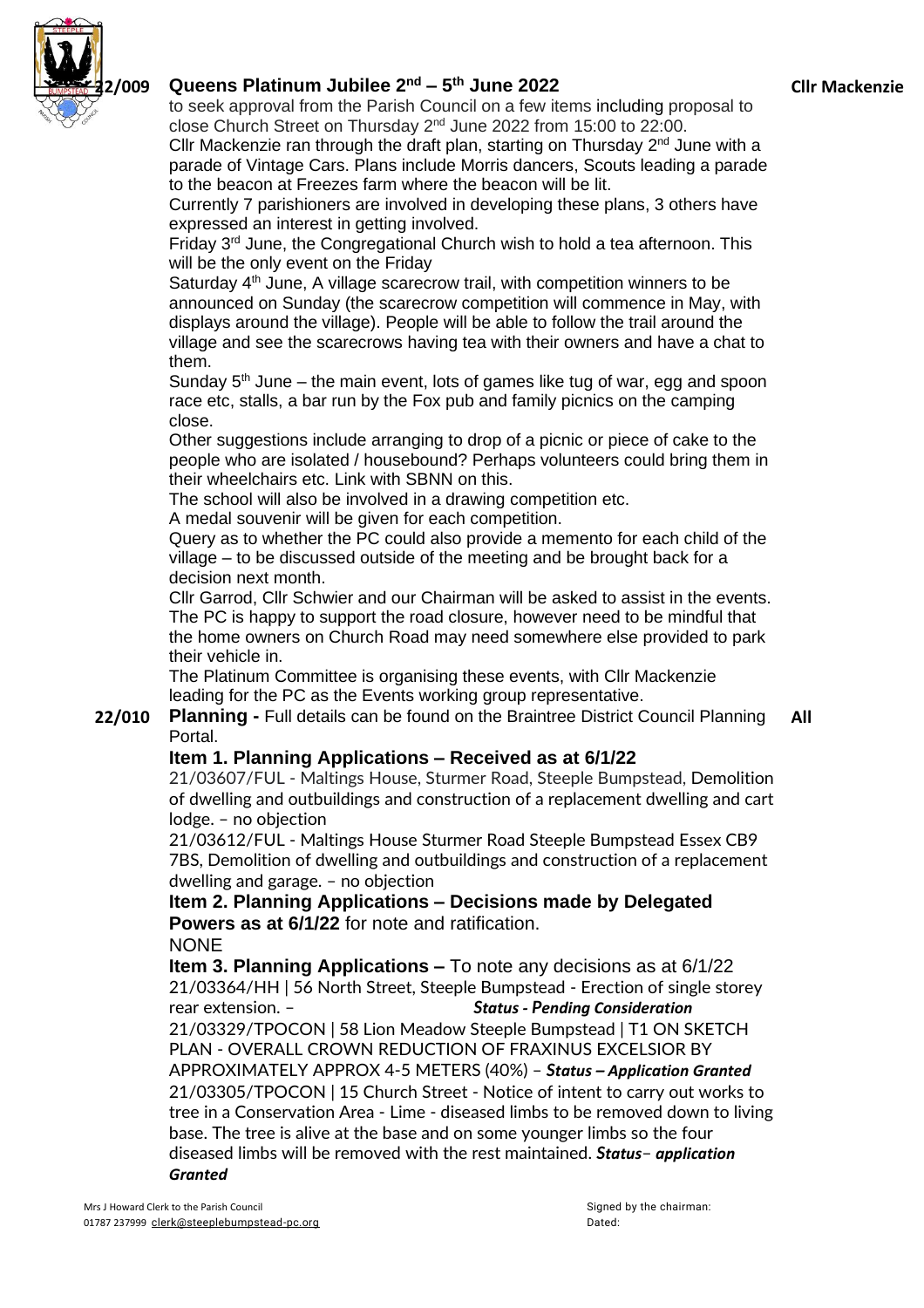

21/03148/TPOCON - 28 North Street, Steeple Bumpstead – Notice of intent to carry out works to trees in a conservation area. *Status – Application Granted* 21/02819/TPOCON – 17 Water Lane, CB9 7DS. Notice of intent to carry out works to trees in a Conservation Area, tree reductions to 3 trees. *Status -Pending Consideration*

21/02541/FUL - Land At 16 Church Street, Church Street. Demolition of existing outbuilding and erection of 1No. 3-bedroom dwelling house. Alterations to existing site access. *Status – Application Granted.*

*21/02009/OUT – was granted following an appeal. However, the appeal was for planning in principle which was refused, then appealed. Our understanding is that the appeal was granted permitting them to apply for planning permission, however BDC have granted the planning application based on the previous appeal. The PC believe the appeal approval was only meant to allow them to apply not enable BDC to auto approve the application. The PC have asked Cllr Garrod to assist with this.*

**Item 4**. **Neighbourhood Plan** (standing Item) to provide an update on the progress or status of the Neighbourhood plan

The Parish Council have been successful in £6k grant to fund the consultant. Cllr Borges has made contact with the consultants to move this forward.

# **21/011 Finance and Administration**

**All**

**Chairman**

**Item 1. Accounts for Payment (appendix a)–** to review and approve monthly accounts (receipts and payments) and for approval of monthly invoices & payments due

Cllr Mackenzie proposed to accept this and Cllr Hexter seconded, all were in agreement. A separate motion was raised to approve the expenditure or a replacement PC screen for the clerk. Cllr Rust proposed to accept this and Cllr Swaby seconded it. All were in agreement.

**Item 2. Clerks report –** for note and comment

**Item 3. Precept Setting & Budget approval** (circulated)**-** for approval The clerk walked through the budget proposal, line by line. This has been discussed and agreed by the finance working group (including the Chairman Cllr Barnes) and there was a recommendation to increase the budgetary line for staff costs by £1000 to cover increasing costs such as NI. This was discussed and accepted, the increase will come from general reserves rather than increasing the precept for the coming year. Cllr Swaby proposed to accept the proposed budget of £44,809 for 2022/23

Cllr Rust seconded, by a show of hands, all were in agreement. The proposal for the 2022/23 Precept is to keep it the same, at £43,409. Cllr Mackenzie proposed this and Cllr Hexter seconded, by a show of hands, all were in agreement.

# $O$  **THER ITEMS FOR DISCUSSION**

**22/012 Yellow Book Deadline** – deadline for articles is 14<sup>th</sup> January Cllr Hexter has drafted an article and Cllr Rust has done one for the footpaths area. Clerk to submit to the Editor.

The E-consult guide has been delayed and Cllr Hexter is speaking to the Navigators at the surgery, so this can't be included unfortunately.

**22/013 Cemetery Lay-by –** to share an update on alternative options for providing this Cllr Westrope and Cllr Swaby met and discussed this in December and the plans were shared before our meeting tonight. Cllr Swaby has suggested a way to underpin in sections, safeguarding the wall and then providing a concrete layby with an estimated cost of £20k, which is much lower than the estimated figure suggested by Highways.

Cllr Schwier had previously advised that the Highways panel route is time consuming and expensive, we can approach Cllr Schwier to seek advice on funding options for this and would need to check whose land this is.

Mrs J Howard Clerk to the Parish Council Signed by the chairman: Signed by the chairman: 01787 237999 [clerk@steeplebumpstead-pc.org](mailto:clerk@steeplebumpstead-pc.org) Dated:

**All**

**Cllr Swaby**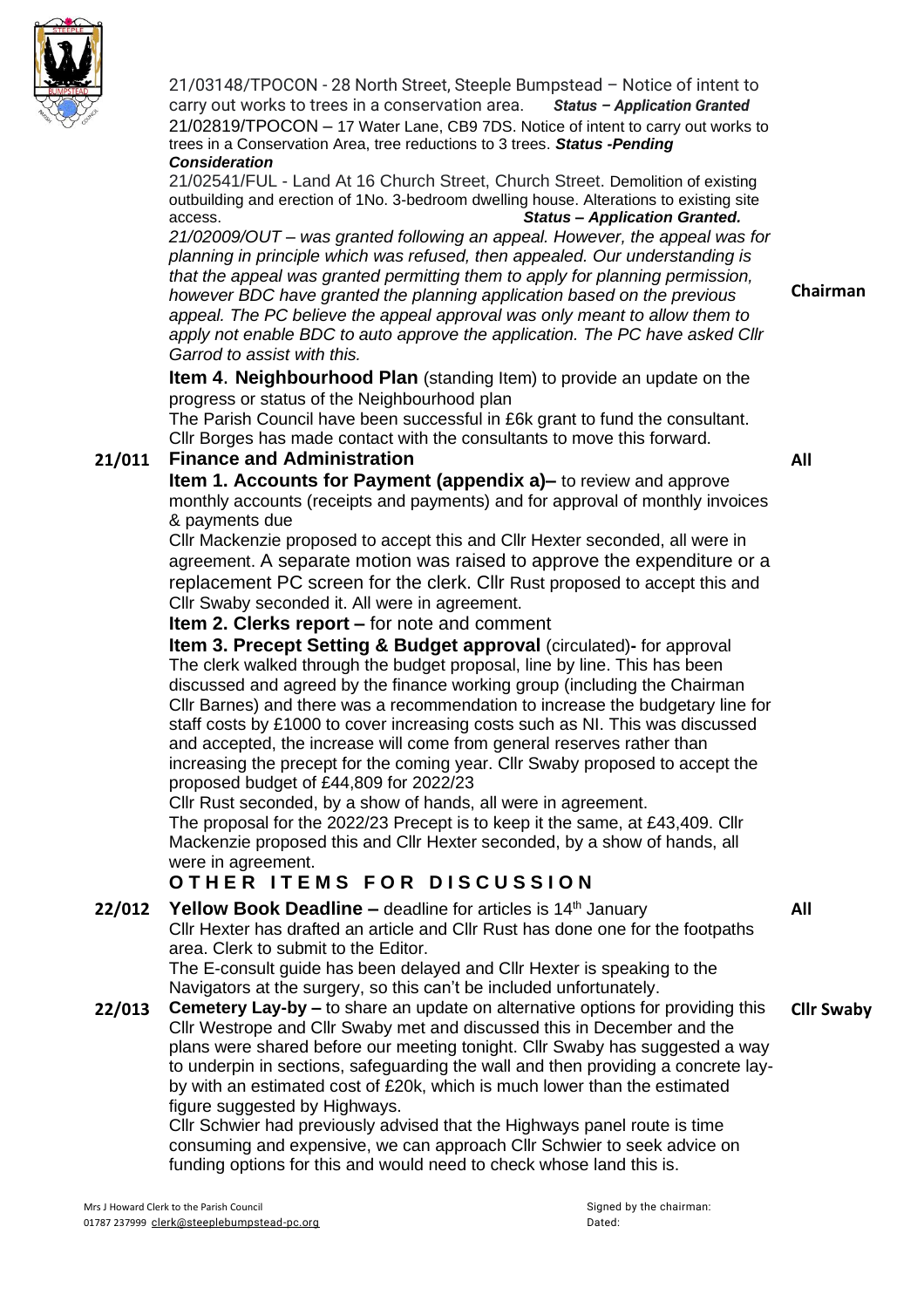

| 42/014 | <b>PFCC Crime Prevention Fund 2021/22</b> - to share that Grants of up to<br>£20,000 are now available for community projects that help deliver effective<br>approaches to prevent crime from happening in the first place, to reduce overall<br>crime and to keep our communities safe.                                                                                                                                                                                                                                                                          | All         |
|--------|-------------------------------------------------------------------------------------------------------------------------------------------------------------------------------------------------------------------------------------------------------------------------------------------------------------------------------------------------------------------------------------------------------------------------------------------------------------------------------------------------------------------------------------------------------------------|-------------|
|        | Would this extend to purchasing benches and outdoor table tennis tables, to<br>redirect the youth? Cllr Hexter to enquire about what could be applied for and<br>advise with the Chairman and clerk.                                                                                                                                                                                                                                                                                                                                                              |             |
|        | The village hall has already got quotes for new CCTV                                                                                                                                                                                                                                                                                                                                                                                                                                                                                                              |             |
| 22/015 | Broken drain cover on B1057 - to seek an update on this reported drain                                                                                                                                                                                                                                                                                                                                                                                                                                                                                            | All         |
|        | cover.                                                                                                                                                                                                                                                                                                                                                                                                                                                                                                                                                            |             |
|        | Update available, it has now been fixed, thanks to Cllr Westrope for organising                                                                                                                                                                                                                                                                                                                                                                                                                                                                                   |             |
|        | this, it was very dangerous                                                                                                                                                                                                                                                                                                                                                                                                                                                                                                                                       |             |
| 22/016 | <b>Information Sharing</b> – items for future meetings / information only                                                                                                                                                                                                                                                                                                                                                                                                                                                                                         | All         |
|        | Cllr Mackenzie – football shed on Camping Close needs emptying and tidying<br>and some storage improvements. Will need a skip/ man with a van, PC may<br>need to assist in paying for this and / or doing some of the work. Cllr Rust -<br>none, Cllr Borges – none, Cllr Swaby – could the PC look into purchasing a<br>wood chipping machine, so that we could lead a group to do various green /<br>gardening projects around the village and then chip any trimmings and use this<br>on the footpaths where needed, Cllr Hexter – none, Cllr Westrope – none. |             |
| 22/017 | Next Meeting - Thursday 10 <sup>th</sup> February 2022, 7.30pm venue tbc (due to covid<br>restrictions we will review the location of the meeting each month).                                                                                                                                                                                                                                                                                                                                                                                                    | <b>Note</b> |

**22/018 Meeting Close – 9.35pm**

Signed by the Chairman ………………………. Date …………………………………………………….

| Action 1 | 22/005 Clerk to email Cllr Schwier regarding poor signage and<br>ineffective diversions / planning for road closures            | <b>Clerk</b>                                |
|----------|---------------------------------------------------------------------------------------------------------------------------------|---------------------------------------------|
| Action 2 | 22/008 complete and submit the open spaces action plan to<br>BDC by 28/1/22                                                     | <b>Clerk</b>                                |
| Action 3 | 22/009 liaise with SBNN re: including the more vulnerable<br>people in the village                                              | <b>Cllr Mackenzie</b>                       |
| Action 4 | 22/009 research and agree on a memento for the children of the<br>village, to propose for approval at the next meeting          | <b>Clerk</b>                                |
| Action 5 | 22/009 Liaise and action the road closure of Church Road,<br>letters may be required for residents.                             | Cllr Mackenzie,<br>Clerk and Cllr<br>Hexter |
| Action 6 | 22/010. Item 3. Cllr Garrod to contact BDC Planning for clarity<br>on this case and the process following such an appeal        | <b>Cllr Garrod</b>                          |
| Action 7 | 22/013 Email Cllr Schwier with the lay-by drawing and ask about<br>funding options if Highways wouldn't be able to consider it. | Clerk & Cllr<br>Swaby                       |
| Action 8 | 22/014 Enquire on the terms of the £20k PFCC grants                                                                             | <b>Cllr Hexter</b>                          |